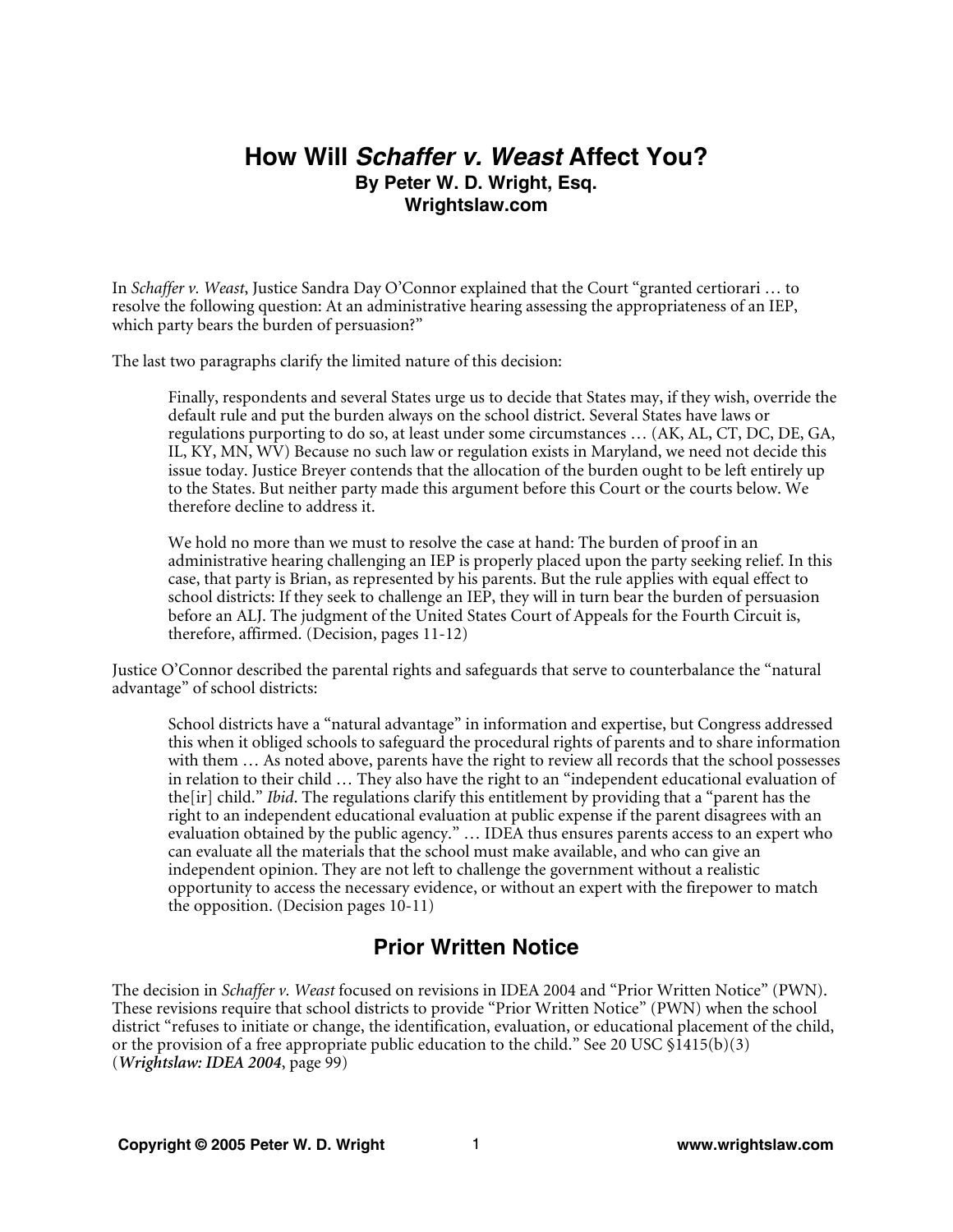Prior Written Notice "**shall** include –

(A) a description of the action proposed or refused by the agency; (B) an explanation of why the agency proposes or refuses to take the action and a description of each evaluation procedure, assessment, record, or report the agency used as a basis for the proposed or refused action; (C) a statement that the parents of a child with a disability have protection under the procedural safeguards of this part and, if this notice is not an initial referral for evaluation, the means by which a copy of a description of the procedural safeguards can be obtained; … (E) a description of other options considered by the IEP Team and the reason why those options were rejected; and (F) a description of the factors that are relevant to the agency's proposal or refusal." See 20 USC §1415(c)(1) (*Wrightslaw: IDEA 2004*, page 100)

The PWN requirement was a significant factor in the Court's ruling in favor of the school district in *Schaffer v. Weast:*

Additionally, in 2004, Congress added provisions requiring school districts to answer the subject matter of a complaint in writing, and to provide parents with the reasoning behind the disputed action, details about the other options considered and rejected by the IEP team, and a description of all evaluations, reports, and other factors that the school used in coming to its decision … Prior to a hearing, the parties must disclose evaluations and recommendations that they intend to rely upon … IDEA hearings are deliberately informal and intended to give ALJs the flexibility that they need to ensure that each side can fairly present its evidence. IDEA, in fact, requires state authorities to organize hearings in a way that guarantees parents and children the procedural protections of the Act … Finally, and perhaps most importantly, parents may recover attorney's fees if they prevail … These protections ensure that the school bears no unique informational advantage.

### **Dissents**

Two Justices dissented from the majority opinion. As Justice O'Connor explained in the decision, the case does not adversely affect states that already place the burden of proof on one party or the other.

Justice Breyer dissented because he believed that the case should be remanded back to Maryland to determine the issue, not the U. S. Supreme Court:

Maryland has no special state law or regulation setting forth a special IEP-related burden of persuasion standard. But it does have rules of state administrative procedure and a body of state administrative law. The state ALJ should determine how those rules, or other state law applies to this case … Because the state ALJ did not do this (i.e., he looked for a federal, not a state, burden of persuasion rule), I would remand this case. (Breyer dissent, page 5)

Justice Ginsburg dissented because she was "persuaded that 'policy considerations, convenience, and fairness' call for assigning the burden of proof to the school district in this case." (Ginsburg dissent, page 2) Citing the Sixth Circuit's Deal case, she noted

Understandably, school districts striving to balance their budgets, if '[l]eft to [their] own devices,' will favor educational options that enable them to conserve resources. *Deal v. Hamilton County Bd. of Ed*., 392 F. 3d 840, 864-865 (CA6 2004). http://www.wrightslaw.com/law/caselaw/04/6th.deal.hamilton.tn.htm

Justice Ginsburg expressed concerns about the faulty reliance on the "Stay Put" provision in the statute. 20 USC §1415(j) (*Wrightslaw: IDEA 2004,* page 110) She explained: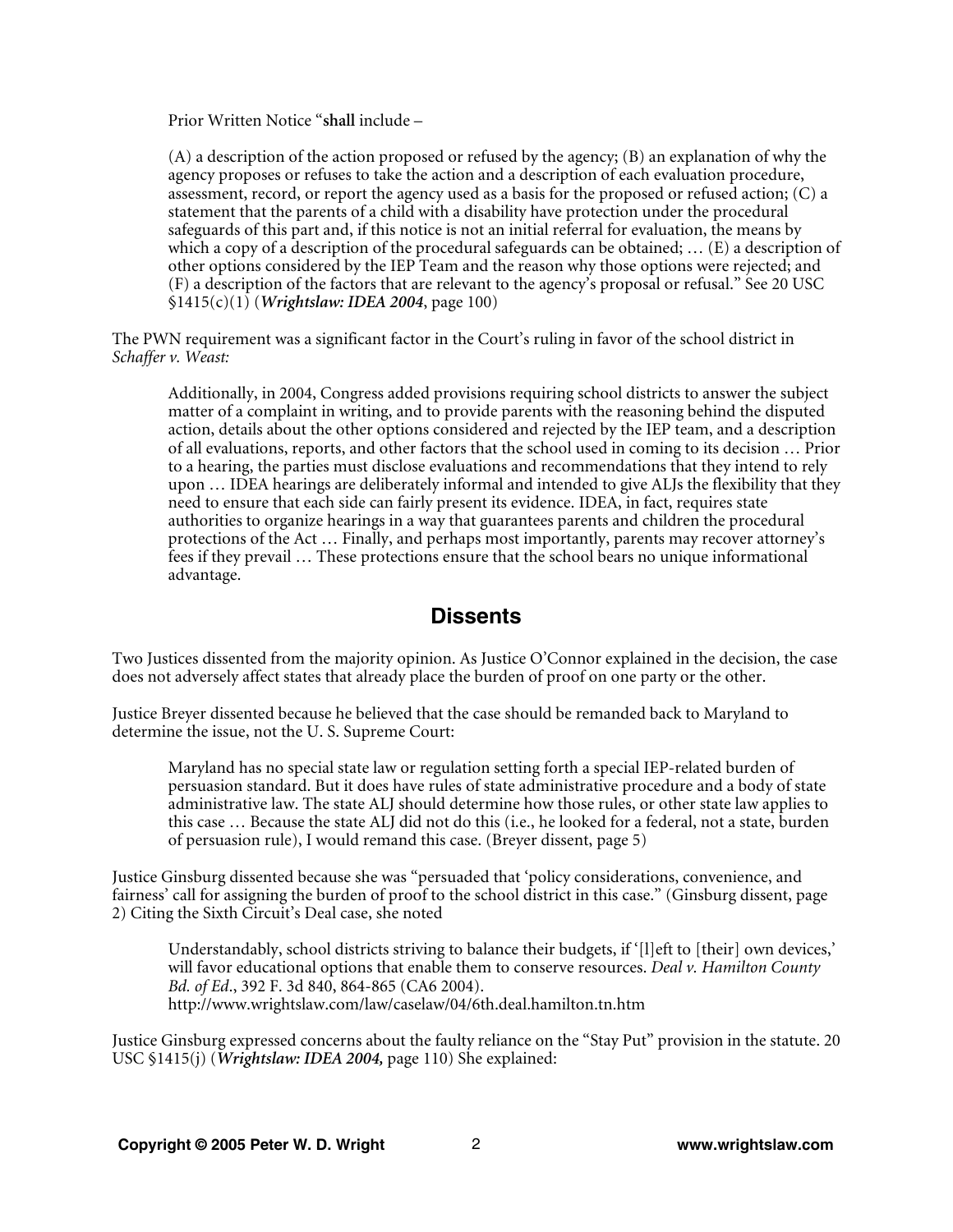The Court suggests that the IDEA's stay-put provision, 20 U. S. C. §1415(j), supports placement of the burden of persuasion on the parents. The stay-put provision, however, merely preserves the status quo. It would work to the advantage of the child and the parents when the school seeks to cut services offered under a previously established IEP. True, Congress did not require that "a child be given the educational placement that a parent requested during a dispute." But neither did Congress require that the IEP advanced by the school district go into effect during the pendency of a dispute. (Ginsburg dissent, page 3, footnote 1)

Justice Ginsberg explained that if a school district does not have the burden of proof, the district is unlikely to try to reach consensus with a parent about an IEP:

This case is illustrative. Not until the District Court ruled that the school district had the burden of persuasion did the school design an IEP that met Brian Schaffer's special educational needs. See ante, at 5; Tr. of Oral Arg. 21-22 (Counsel for the Schaffers observed that "Montgomery County ... gave [Brian] the kind of services he had sought from the beginning ... once [the school district was] given the burden of proof."). Had the school district, in the first instance, offered Brian a public or private school placement equivalent to the one the district ultimately provided, this entire litigation and its attendant costs could have been avoided. (Ginsburg dissent, page 4)

## **Implications**

The implications of this decision will vary around the country. In many jurisdictions, states are already operating under the rule that the moving party has the burden of proof. In these states, the decision should have no significant impact.

In about half of all states, this case will change the usual due process special education procedures. If the state did not have a pre-existing state rule or regulation that assigned the burden of proof to the school district, the burden will be on the moving party.

Because Maryland did not have a regulation or statute that assigned the burden of proof to one side or the other, the Court ruled that: "The burden of proof in an administrative hearing challenging an IEP is properly placed upon the party seeking relief." (Decision, page 12)

Some states, by state statute or state regulation, already assign the burden to the school district. These states include Alabama, Alaska, Connecticut, Washington, D.C., Delaware, Georgia, Illinois, Kentucky, Minnesota, and West Virginia. These states are not covered by this ruling.

Unless the state legislature and/or Board of Education decide to change the state law or regulation, residents in these states should not expect to see a change in due process procedures. (See Ala. Admin. Code Rule 290-8-9-.08(8)(c)(6), Alaska Admin. Code tit. 4, §52.550(e)(9), Conn. Agencies Regs. §10-76h-14, Del. Code Ann., Tit. 14, §3140, District of Columbia Mun. Regs. Title 5, § 3030.3, Georgia Administrative Code, Rule 160-4-7.18(1)(g)(8), Illinois statute, Chapter 105, Act 5, Article 14, Section 8.02, Ky. Rev. Stat. Ann. §13B.090(7), Minn. Stat. §125A.091, subd. 16 (2004), and W.Va. Code Rules  $$126-16-8.1.11(c)]$ 

Several Circuit Courts of Appeal have already assigned the burden of proof to the moving party that seeks to change the child's status or services (the Fourth, Fifth, Sixth, Seventh and Eleventh Circuits). States under the jurisdiction of these circuits that do not have a state statute or regulation that addresses burden of proof include: Colorado, Kansas, Louisiana, Maryland, Michigan, Mississippi, Oklahoma, New Mexico, North Carolina, Ohio, South Carolina, Tennessee, Texas, Utah, Virginia, and Wyoming.

Residents of these states should not expect to see a change in their due process procedures since the moving party already has the burden.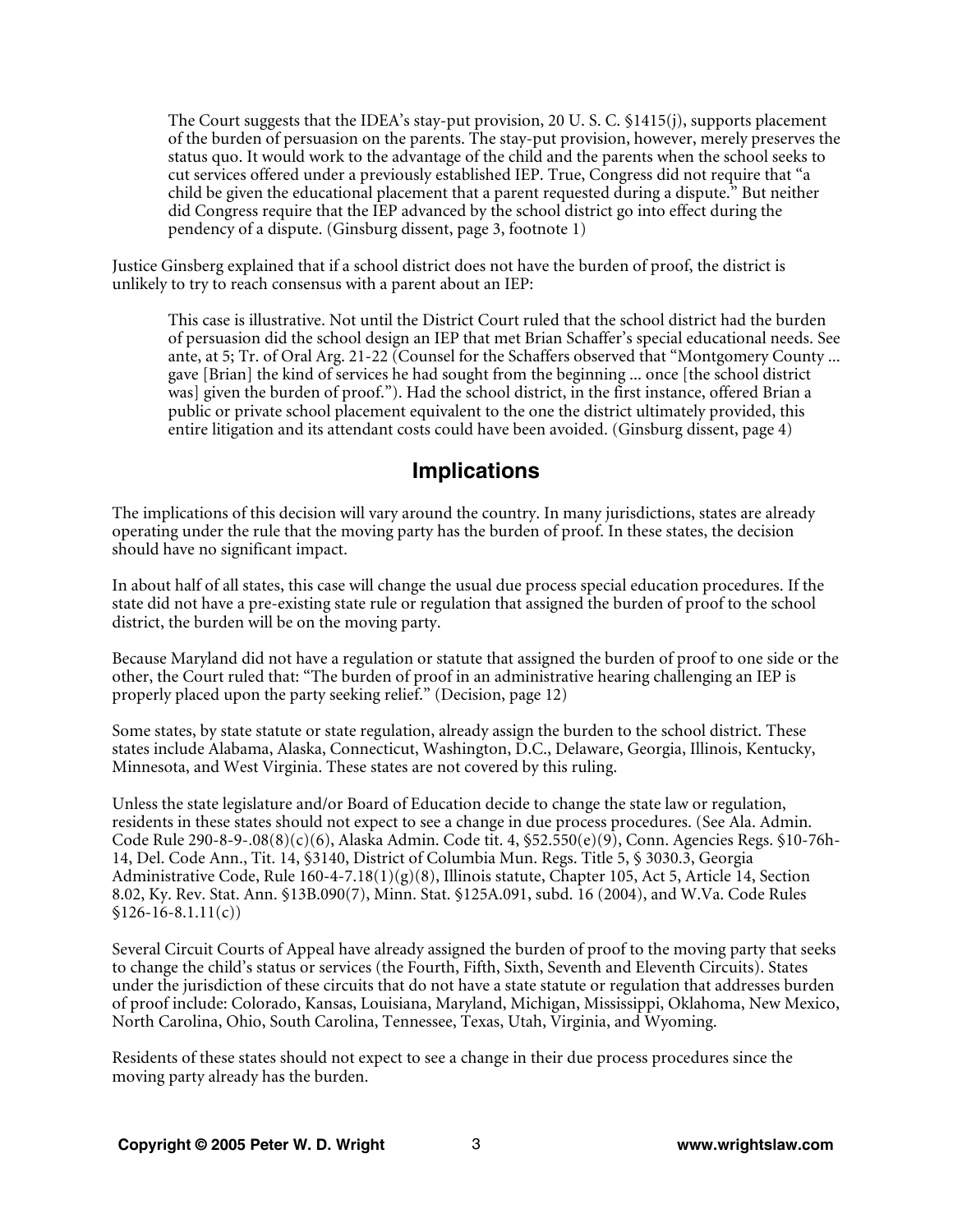Circuits that place the burden of proof on the school district, or have not addressed this issue, will be affected by the decision in *Schaffer v. Weast* (the First, Second, Third, Seventh, Eighth, and Ninth Circuits). States under the jurisdiction of these circuits that do not have a state statute or regulation that assigns the burden of proof to the school district include: Arizona, Arkansas, California, Florida, Hawaii, Idaho, Illinois, Iowa, Maine, Massachusetts, Missouri, Montana, Nebraska, Nevada, New Hampshire, New York, North Dakota, Oregon, Pennsylvania, Puerto Rico, Rhode Island, South Dakota, Vermont, Washington, and Wisconsin,

The New Jersey Supreme Court in *Lascari* previously ruled that the burden of proof is on the school district. We are unsure as to the legal status in New Jersey.

We attempted to determine which states that have a state statute or regulation that places the burden of proof on the school district. There may be more states. If you know about other states, please send us the specific legal citation so that we can corroborate the information and correct the table below.

| No change. Burden         | No change. Burden         | Change?? Burden is on |
|---------------------------|---------------------------|-----------------------|
| continues to be on school | continues to be on moving | moving party          |
| district.                 | party.                    |                       |
| Alabama                   | Colorado                  | Arizona               |
| Alaska                    | Indiana                   | <b>Arkansas</b>       |
| Connecticut               | Kansas                    | California            |
| Washington, D.C.          | Louisiana                 | Florida               |
| Delaware                  | Maryland                  | Hawaii                |
| Georgia                   | Michigan                  | Idaho                 |
| Illinois                  | Mississippi               | Iowa                  |
| Kentucky                  | Oklahoma                  | Maine                 |
| Minnesota                 | New Mexico                | Massachusetts         |
| West Virginia             | North Carolina            | Missouri              |
|                           | Ohio                      | Montana               |
|                           | South Carolina            | Nebraska              |
|                           | Tennessee                 | Nevada                |
|                           | Texas                     | New Hampshire         |
|                           | Utah                      | New York              |
|                           | Virginia                  | North Dakota          |
|                           | Wyoming                   | Oregon                |
|                           | Kansas                    | Pennsylvania          |
|                           | Louisiana                 | Puerto Rico           |
|                           | Maryland                  | Rhode Island          |
|                           | Michigan                  | South Dakota          |
|                           | Mississippi               | Vermont               |
|                           | Oklahoma                  | Washington            |
|                           |                           | Wisconsin             |

### **Table. Burden of Proof in States**

# **Take it or Leave It! When School Districts Draw Lines in the Sand**

Many school districts, regardless of whether the moving party (usually the parent) had the burden of proof prior to *Schaffer,* would present parents with a unilateral change in the child's IEP (often a reduction of services). If the parents did not consent to the change, the school would respond: "Take it or leave it. Take us to due process."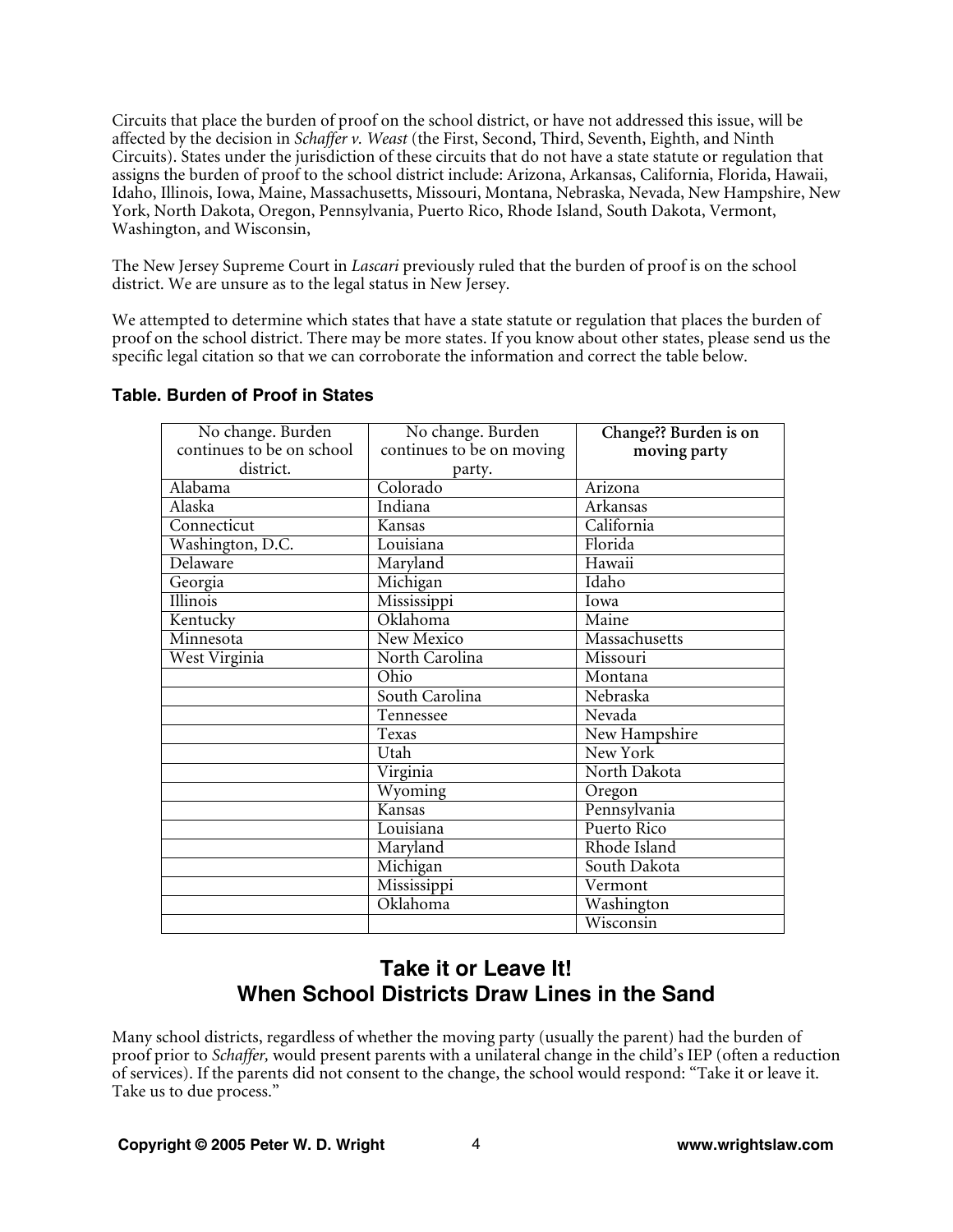The parents were in dilemma. They could request a special education due process hearing or they could accept the changed IEP. When the parents did request due process, Hearing Officers and Administrative Law Judges frequently assumed that the parents were the moving party since they were objecting to the proposed IEP. The parents had the burden of proving that the new proposed IEP was not appropriate.

The decision in *Schaffer* changed this.

Given this same scenario, if the parents do not consent to the changed IEP, it is clear that the school district must seek a special education due process hearing. Justice O'Connor wrote:

School districts may also seek such hearings, as Congress clarified in the 2004 amendments. See S. Rep. No. 108-185, p. 37 (2003). They may do so, for example, if they wish to change an existing IEP but the parents do not consent, or if parents refuse to allow their child to be evaluated. As a practical matter, it appears that most hearing requests come from parents rather than schools. (Decision, page 3-4)

When the school district seeks to change an IEP and parents do not consent, the school district may not unilaterally change the IEP. The school district must now request a due process hearing, present their evidence first, and prove that their proposed IEP provides the child with a free appropriate education.

The 2004 amendments to IDEA require that school districts provide parents with "Prior Written Notice" as a condition of being able to proceed to a due process hearing.

Assume that a school district changes a child's IEP without obtaining the parent's consent, without a due process hearing, and without an Order from a Hearing Officer or Administrative Law Judge. Subsequently, the parent removes the child from the public school program and places the child into a private program. The school district may find themselves without a defense to the parent's request for tuition reimbursement. (Note: The parent must comply with the required 10 business day rule in 20 USC §1412(a)(10)(C) (*Wrightslaw: IDEA 2004*, page 65.)

# **Due Process Complaint Notice**

Prior Written Notice is rigidly adhered to in some school districts and completely disregarded in others. According to the reauthorized IDEA 2004, the parent's Due Process Complaint Notice must provide "a description of the nature of the problem of the child relating to such proposed initiation or change, including facts relating to such problem; and a proposed resolution of the problem to the extent known and available to the party at the time." 20 USC §1415(b)(7) (*Wrightslaw: IDEA 2004*, page 99)

When the parents provide the due process complaint notice:

If the local educational agency has not sent a prior written notice to the parent regarding the subject matter contained in the parent's due process complaint notice, such local educational agency shall, within 10 days of receiving the complaint, send to the parent a response that shall include - (aa) an explanation of why the agency proposed or refused to take the action raised in the complaint; (bb) a description of other options that the IEP Team considered and the reasons why those options were rejected; (cc) a description of each evaluation procedure, assessment, record, or report the agency used as the basis for the proposed or refused action; and (dd) a description of the factors that are relevant to the agency's proposal or refusal. 20 USC  $$1415(c)(2)$ (*Wrightslaw: IDEA 2004*, page 100)

In a disagreement with parents, school districts often draw lines in the sand. They may refuse to provide services or they may reduce services, without any evaluation or new data that justifies the proposed change in services. In this situation, the school district is required to provide Prior Written Notice. Many districts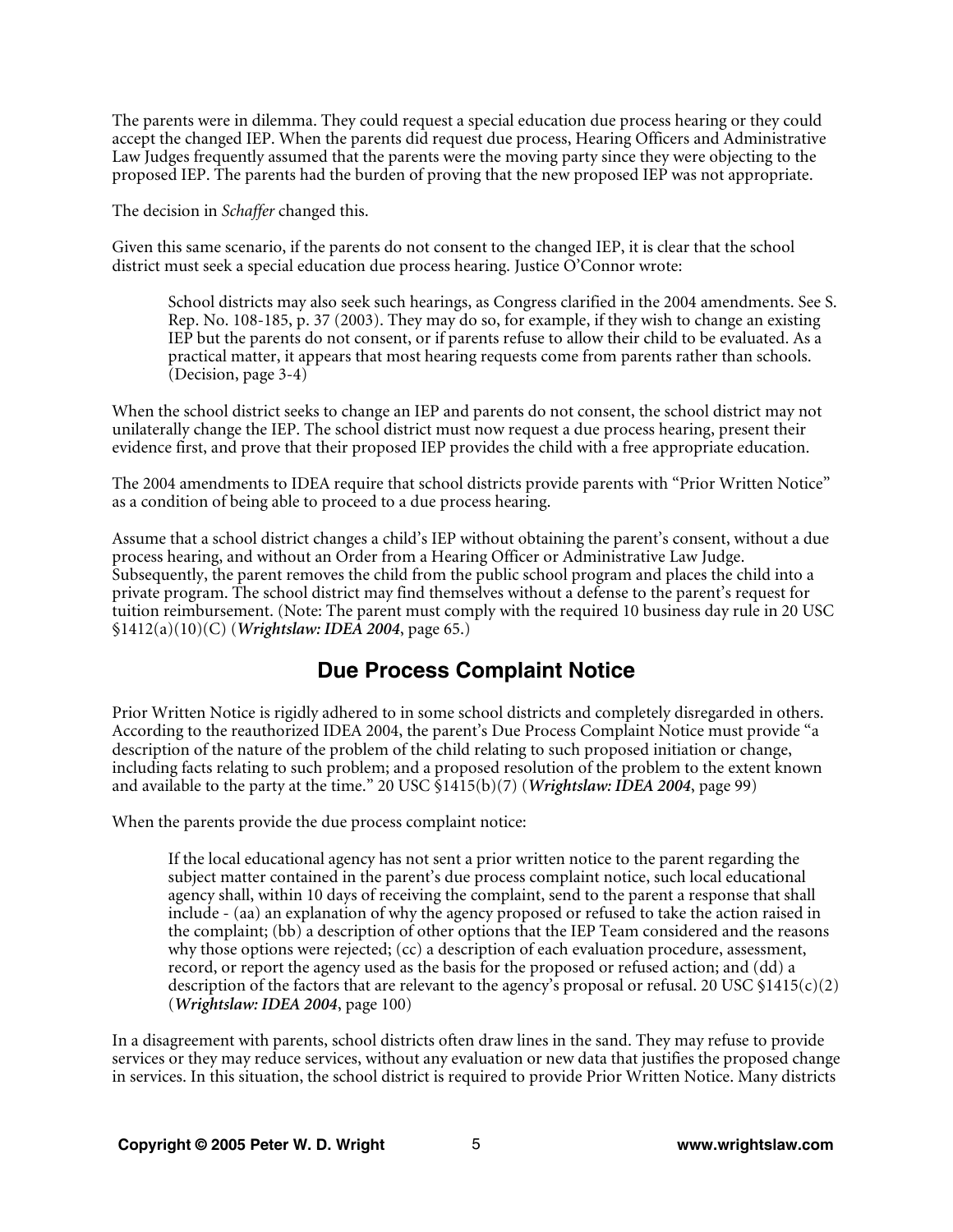fail to do this. After the parent requests a due process hearing, the school district then generates evidence, evaluations, and witnesses to support their earlier decision.

This conflicts with Prior Written Notice as described by Justice O'Connor and IDEA 2004. PWN, as a pretrial requirement, will receive greater scrutiny in light of the Court's emphasis in *Schaffer* that:

Congress added provisions requiring school districts to answer the subject matter of a complaint in writing, and to provide parents with the reasoning behind the disputed action, details about the other options considered and rejected by the IEP team, and a description of all evaluations, reports, and other factors that the school used in coming to its decision.

## **Parent's Rights and Protections as "Firepower to Match the Opposition"**

In *Schaffer*, the Court reviewed and clarified the rights and protections afforded to parents so that the "parents [have] access to an expert who can evaluate all the materials that the school must make available" so they have "the firepower to match the opposition:"

Congress … obliged schools to safeguard the procedural rights of parents and to share information with them … parents have the right to review all records that the school possesses in relation to their child. §1415(b)(1). They also have the right to an "independent educational evaluation of the[ir] child." *Ibid*. The regulations clarify this entitlement by providing that a 'parent has the right to an independent educational evaluation at public expense if the parent disagrees with an evaluation obtained by the public agency.'  $34 \overline{\text{CFR}}$  \$300.502(b)(1) (2005). (Decision, page 10-11)

# **Old Tactics May Backfire**

In an attempt to delay or sabotage the process, some districts refuse to release records. Some districts advise parents that they must use evaluators from the school's "approved list of evaluators." In some jurisdictions, principals refuse to permit the parent's evaluator or expert to observe the child's public school program.

In light of *Schaffer*, these tactics can be expected to backfire. If litigation does ensue, these tactics may be a sufficient procedural breach to justify a ruling in favor of the parent and child.

# **Final Thoughts**

From a personal perspective, Pam and I live in the land of the Fourth Circuit where we have always had the burden of proof. I always go first. This gives me control over the order of witnesses, and allows me to lay out the case and theme of the case in the manner I prefer.

I always have all witnesses excluded, except school district's party representative. The witnesses are instructed by Hearing Officer / Administrative Law Judge (HO / ALJ) that they may not discuss testimony with other witnesses.

On occasion, if that sole remaining school district employee is a key witness, I have called that person as my first or second witness, as an adverse witness.

I have always gone first in Virginia, Ohio, North Carolina, and South Carolina. I prefer to go first. I had a case in Pennsylvania where the school district had the burden of proof and was expected to go first. Opposing counsel and I agreed that I would go first, even though the school district had the burden of